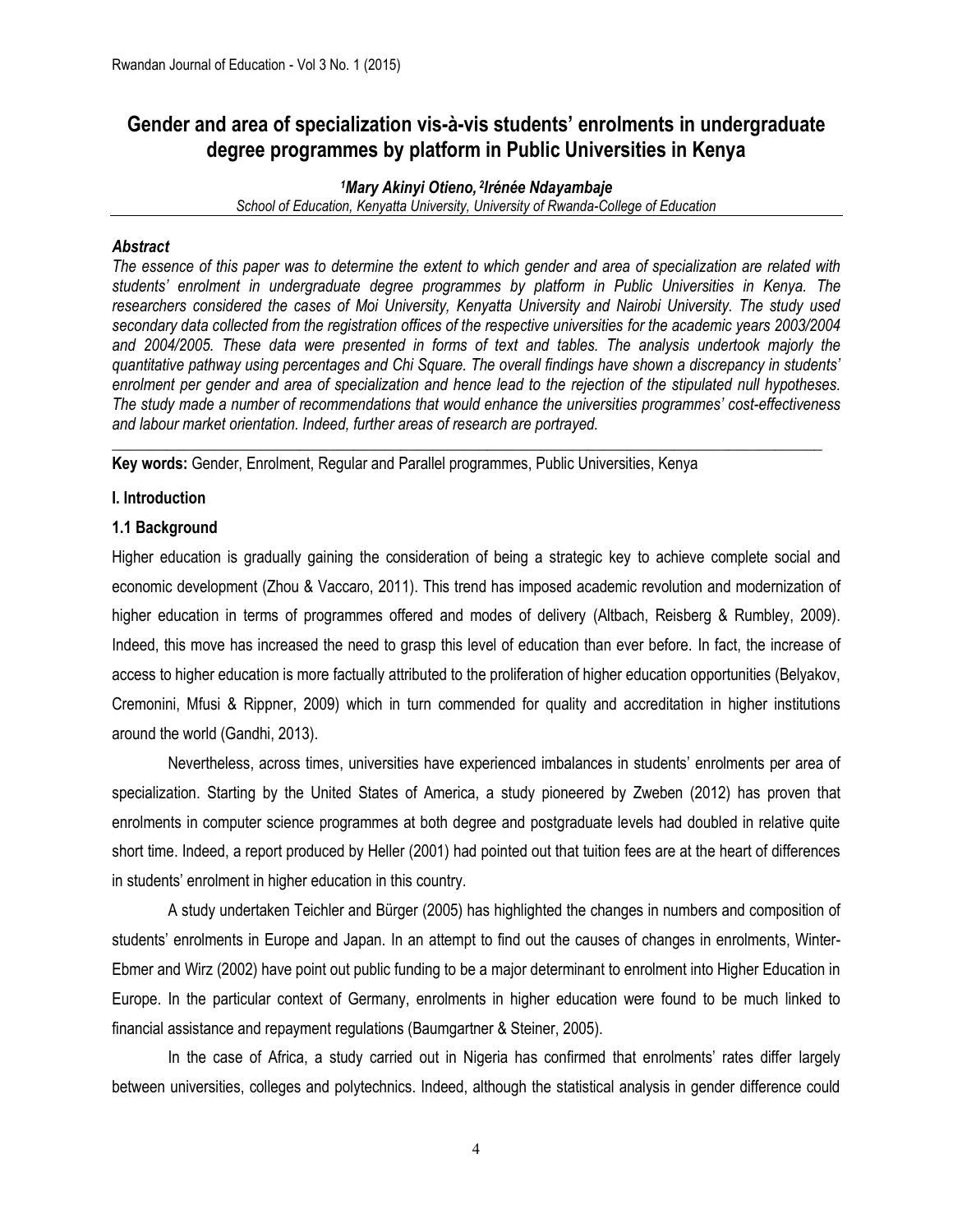not be significant; this study has also found out that in secretarial studies, students were predominantly women over the years (Igbinedion, 2011). In South Africa, higher education is acknowledged to have substantially expanded. However, the students' participation in different programmes varies considerably and the major factors behind this scenario are age and socio-economical factors (Steyn, 2009).

In the Sub-Saharan African (SSA), women participation in education is still also lagging behind especially in Science, Mathematics and Technology (SMT) education (Masanja, 2010). In Uganda for instance, back in the year 1993, Kwesiga (1993) had demonstrated that all levels of education, women occupied negligible proportion because of factors such as family structure, lower perceived social value, economic constraints and inadequate educational structures. Although the 21<sup>st</sup> century has brought in changes in trends due to affirmative action, men are still occupying the big size of participants in Ugandan Higher education especially in the fields of Science, Technology and innovation as identified by the Report on Science and Innovation (Republic of Uganda, 2014).

Rwanda is one the countries that have achieved gender balance in primary education since the year 2001 (USAID/Rwanda, 2014). Nonetheless, the statistics of the early admissions to the University of Rwanda (UR) for the academic year 2014/2015 proved that only 1/3 of the admitted applicants were female (Ijumba, 2014).

In Kenya, university education emerged in the year 1963. Since then, the Government of Kenya has tried to open up more opportunities for higher education. This has been done by setting up universities, colleges and campuses across the country to meet the increasing demand for higher education (Wainaina, 2011). However, due to the slope in funding and the need to reduce the overdependence on grants and donor funded programmes, universities have resorted to establishing income generating initiatives. In this regard, the universities were allowed by the Kenyan government to admit self-sponsored students to make up for the short fall imposed by the Exchequer. In the year 1998, public higher education institutions in Kenya came up with self-sponsored programmes known as Module II (MII) alongside regular programmes (government sponsored programmes) known as Module I (MI) (Nyaigotti-Chacha, 2004).

The reviewed cases above push to think of the possible association of gender and the area of specialization among other factors that justify the trends in students' enrolments in higher education.

#### **The statement of the problem**

Public universities in Kenya are relatively well resourced to run a wide range of degree programmes across platforms. Indeed, the Kenyan Government is emphasizing affirmative action whereby more equity is ensured towards gender, marginalized areas, disadvantaged categories such as students with disabilities and strengthening of Higher Education Loans Board (HELB) and bursary programmes to benefit a larger body of needy students (Mwiria, Ng'ethe, Ngome, Ouma-Odero, Wawire & Wesonga, 2007). Again, opportunities were open up for private sponsorship as Module II/Parallel was put in place aside the common Module I/ Regular. Nevertheless, it has been realized that there is a continued platform's disproportion between platforms and gender among disciplines in the rate of enrolment over the years in public universities in Kenya. This happens indeed while there are processes in place

5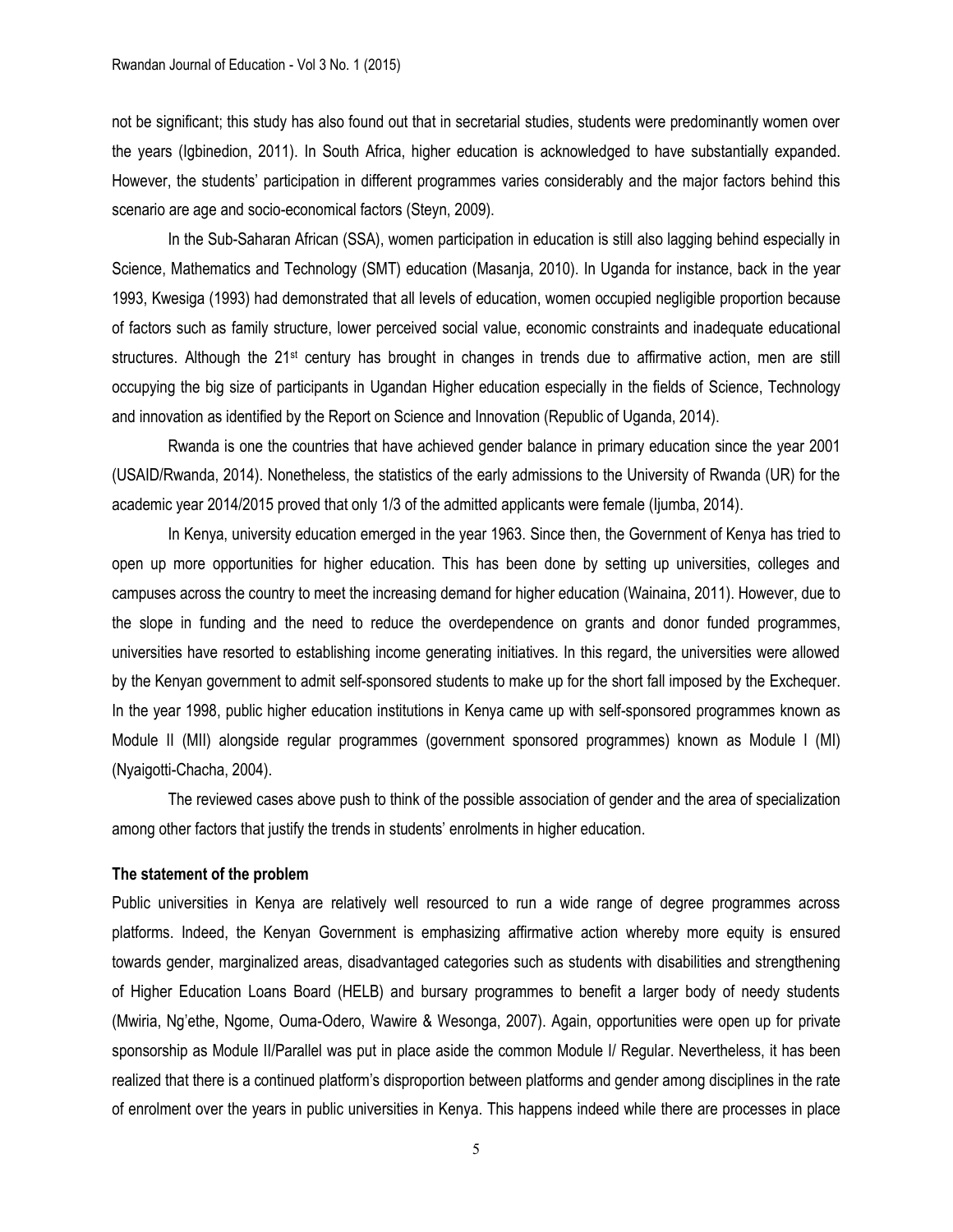which are supposed to ensure that the most qualified and academically prepared students are admitted (Yakaboski & Birnbaum, 2013). Therefore, there is a need to understand the extent and the quality of such disproportions in order for both female and male students to have equal chances to higher education and in order to decide whether all the areas of specialization have to remain equally important for the Kenyan society.

### **The purpose of the study**

To determine the extent to which gender and area of specialization are related with students' enrolment in undergraduate degree programmes by platform in Public Universities in Kenya.

#### **Research hypotheses**

Ho 1: There is no difference in students' enrolments per area of specialization in undergraduate degree programmes by platform in public universities in Kenya.

Ho 2: There is no statistically significant difference in male and female proportions in undergraduate degree programmes by platform in public universities in Kenya

# **Review of literature**

### *Determinants of enrolment differentials between areas of specialization*

Nowadays, the choice of programme of study is not haphazard. This is mainly because of internalization of programmes and the increasing global labor market as confirmed by Kivinen and Nurmi (2014). As per these authors, the data from twelve different European countries concurred on the factor that the labor market is now looking for skills, competitiveness, knowledge and innovative ideas which gave birth to brain circulation' or 'brain-gain' in the sense of 'brain growth' which are in the substitute of the old 'brain drain' sole consideration. Therefore, this dictates the kinds of programmes that university candidates aspire to.

Factually, gender related social expectations have been a determinant of human beings' aspirations and attainments in the past decades and are still an imposing challenge especially in developing nations. In confirmation of this, Ahmad's study in Malaysia (2009) found out that more male than female participate in vocational and technical schools. Indeed, although the university participation of female in science fields gradually increased over the years, yet male's rate continued to dominate in the traditionally male-dominated fields such as engineering and architecture (Ahmad, 2009).

As a matter of fact, there are obvious and hidden factors to why university students enroll in one programme in the expense of the others. In a deep analysis of the factors influencing the choice of physics among Ethiopian university students, Semela (2010) has shown that Physics was receiving few candidates who again had scored very low marks in national examinations. The reasons being that these candidates had received poor pre-university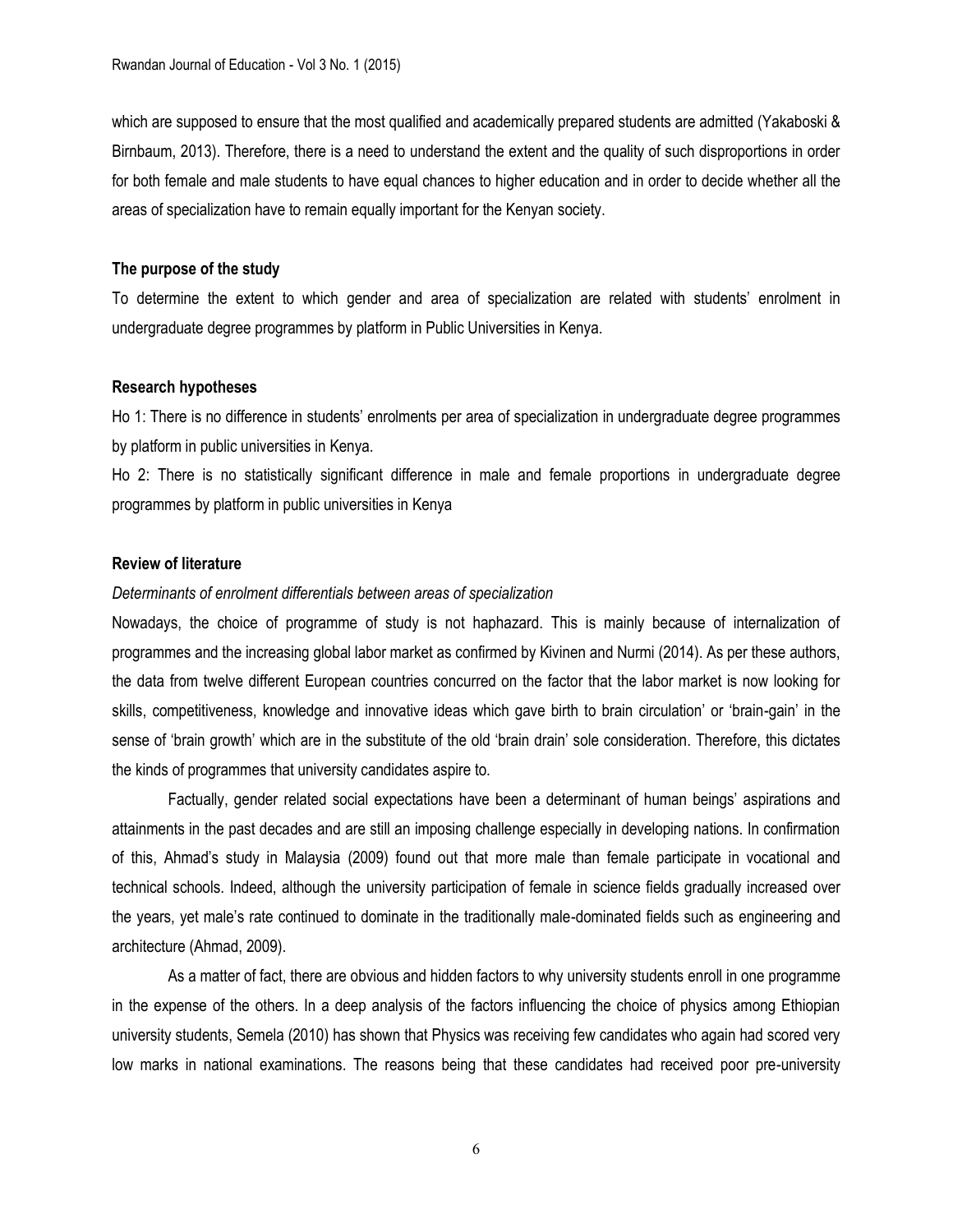preparation, acknowledged weak mathematics background or could hardly get any other job chance apart from teaching profession.

Among other factors, Leahey (2007) has shown that the visibility and the level of specialization have also a direct implication on the production and the salary. Indeed, the employability and earnings after study completion were also highlighted to determine the rate of enrolments in programme of studies at university (Shumilova, Cai & Pekkola, 2009). Hence, it is in conformity of this that Malamud (2010) has correlated the graduands' earnings with early or late specialization and proved that for employers of the same qualifications, their earnings were equally the same in England and Scotland.

### *Social needs and university programmes*

Worldwide, universities do have service to the community as one of their third mission. It is in light of this that both private and universities have to do research and disseminate the findings and also to run programs that address the existing demands of a country or society (Raditloaneng, 2013). Indeed, in various countries around the world, some programmes were enforced, respective enrolments widened in order to fulfil an immediate or a long term social need. This is for instance the case of Singapore whereby university enrolments are much oriented towards internationalization and industry education programmes (Toh, 2012).

In the case of Africa, governments are much engaged with basic education. This leads to the shortcomings of higher education's promise which engender the accusations that this level of education is not contributing much towards the alleviation of the endemic poverty specifically in the Sub-Saharan part of this continent (Bloom, Canning & Chan, 2006). Besides, higher education in Africa is still suffering from poor use of existing resources, inequitable access and politicization. That is why deep institutional changes and restructures are a must if higher education on this continent is to function adequately (Devarajan, Monga & Zongo, 2011).

In line with the above, African countries have decided to align or enforce their university programmes in accordance with their long terms visions and the international targets such as the Millennium Development Goals. This is for example the case of Rwanda whereby in its Vision 2020, education has to be improved to provide needed efficient and productive workforce (Republic of Rwanda, 2000). For the case of Kenya, the Vision 2030 reads that this country shall ensure that its educational system provides a globally competitive quality education, training and research for development (Republic of Kenya, 2007).

#### **Methodology**

This study was carried out three public universities in Kenya namely Moi University (MU), Kenyatta University (KU) and Nairobi University (NoU). These universities were purposively sampled. The reason behind this is that they are well all established and branded public universities (Jambo, 2013) capable to attract many students across a wide range of programmes. Indeed, in Kenya, these universities are influential enough to get required up standards human, infrastructural and financial resources.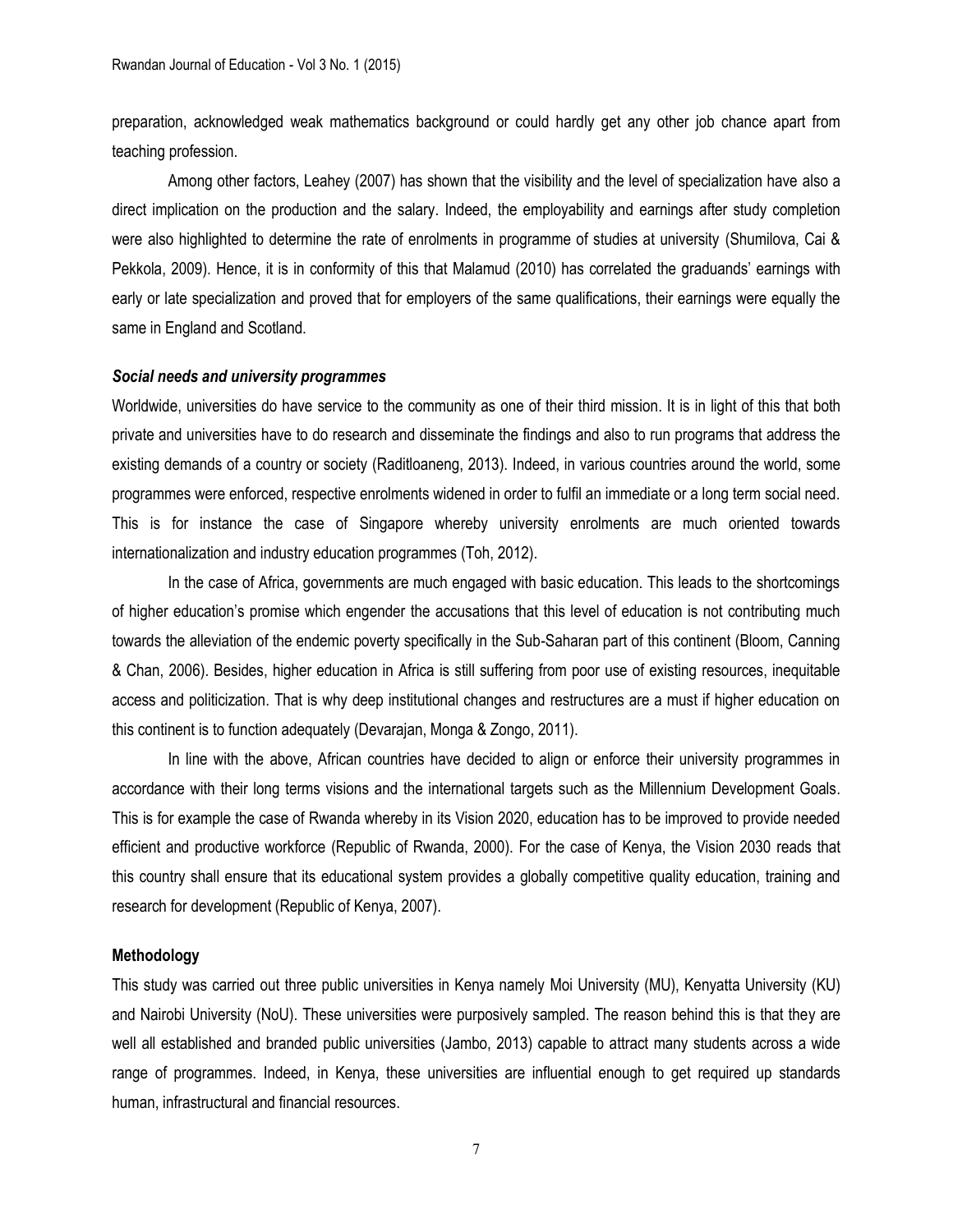The investigated programmes were randomly sampled (Orodho, 2009) and were falling under six broad categories. These are Engineering and Technical degrees, Humanities and Social Science programmes, Agriculture and related programmes, Education Programmes, Health Science Programmes and then Pure and Applied Science Programmes. The study used secondary data on different degree programmes by platform over the 2003/2004 and 2004/2005 academic years. These data were collected from admission offices of the respective universities. For a better presentation, data were summarized in forms of text and tables. The analysis undertook majorly the quantitative pathway using percentages and Chi Square (Gay, 1992) to portray the status and tendency in students' enrolment per area of specialization.

#### **Findings and discussion**

#### *A typical student distribution across platforms*

In order to show the trends in proportions of students in platforms and degree programmes the researchers randomly sampled engineering and technical programmes. The data collected concerned the enrolment of students for the academic year 2003/2004 and 2004/2005 across the three investigated universities. These data were organized per gender and platform; Module I/Regular and Module II/Parallel coded as MI and MII respectively.

These data have shown that at University of Nairobi (UoN), College of Architecture and Engineering, female enrolment proportions in Module I architecture and engineering programmes did not exceed 15% for the two academic years. This confirms the existence of gender disparity. Indeed, in both MI and MII programmes, male students registered high enrolments, except in B.A. Design, where female and males had almost similar ratings at 51 (44.3%), 64 (55.7%), in MI and 26 (49.1%) , 27 (50.9%) in MII.

In 2004/2005 academic year at the University of Nairobi, the trend is similar to 2003/2004 with slight changes noticed particularly in BA Design programme where the total enrolment decreased in MI programme to 96 down from 115 students. Nevertheless, the 2004/2005 enrolments provide a sign of growth among the female compared to other programmes.

In fact, at Moi University (MU), MI female participation in Engineering and Technical degrees was at its highest in the 2003/2004 academic year, scoring 14.5%. In general, however, female participation in this group of degree programmes for both MI and MII platforms has remained at under 10% in the same university. Moi, similar to Kenyatta and Nairobi offers some degree programmes that are hardly known by the Kenyan public or they would be termed as unpopular courses. Most of such courses in Moi included Biotechnology, Agricultural and Biological Systems, which recorded '0' enrolment, across the two platforms in 2003/2004 academic year, but showed new entries in enrolment in MI platform in 04/05 academic year.

Furthermore, comparing enrolment in 2003/2004 and 2004/2005 academic years, Moi University registered some slight shifts. Total enrolment among males in MI increased to 1043 (92.1%) in 2004/2005 up from 752 (85.6%)

8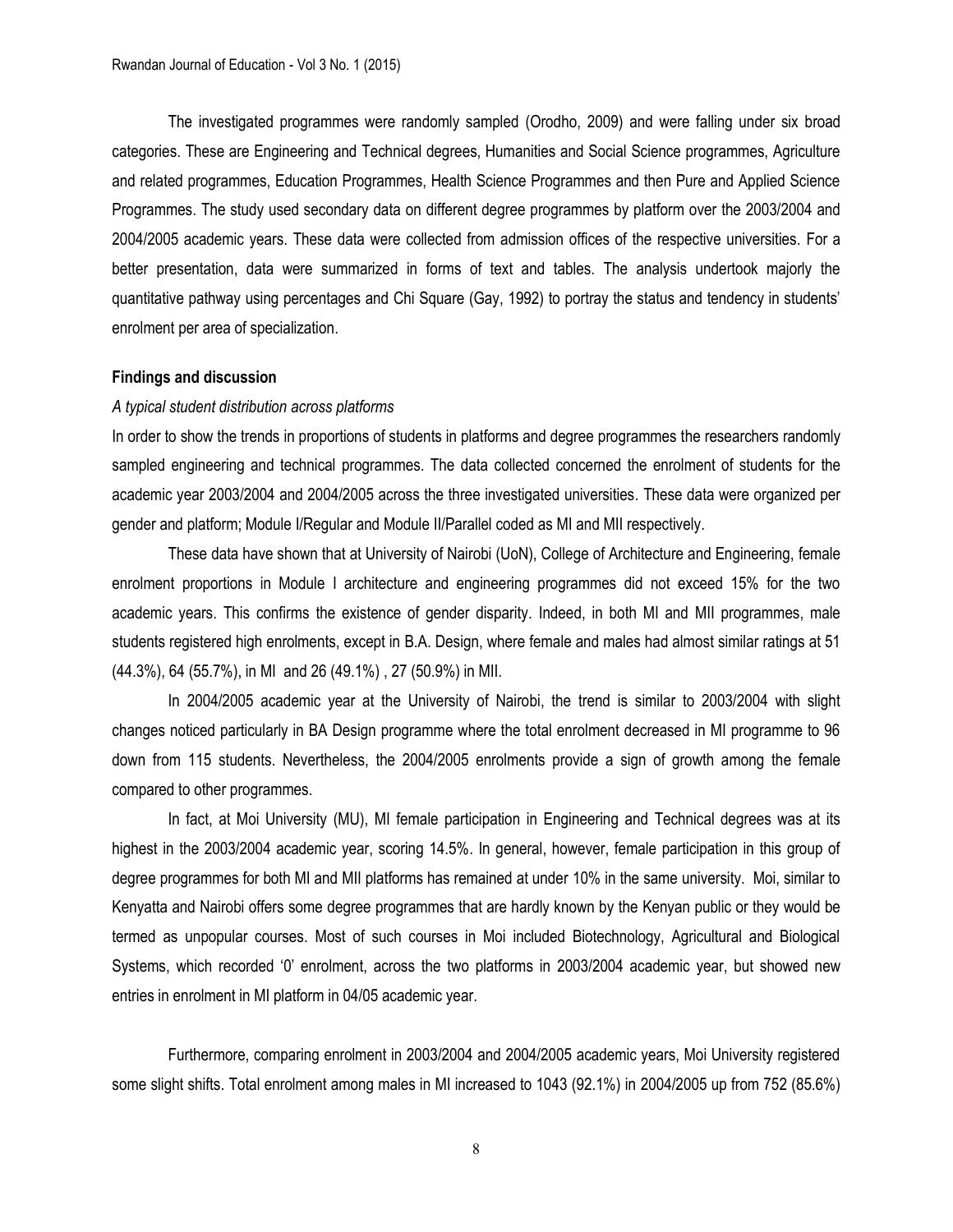in the previous academic year. In the MII enrolment in 2003/2004 and 2004/2005 academic years, enrolments revolved around the 90% point mark among male students while the female students in the same platform indicated a small increase of 2%.

As for Kenyatta University (KU), during the academic year 2003/2004, female participation in programmes of the School of Pure and Applied Sciences on both MI and MII platforms was significantly low with a proportion ranging between 22.9% and 25.5% in general. Particular instances of acute female under participation are found in the engineering programmes where female population is in unit figures. The female students registered in MI platform for Bachelor of Science general in KU, were about half (35.4%) of the males ones in the same programme (65%). This scenario was evident in the MII platform where female and male students represented 32.7% and 67.3% respectively in the same degree programme.

In addition, for the 2004/2005 academic year, enrolment in both regular and parallel platforms was not different from that of the previous academic year among male and female students. More male students than the female were enrolled in most of the programmes. However, minimal increases were observed in MI platform in males' total enrolment: 79.1% in 2004/2005, almost 4,6% more than in 2003/2004 (74.5%). On the whole, this female under-representation in these technical degrees could be partly due to a general female under performance in sciences and other technical subjects in Kenya Certificate of Secondary Education (KCSE) examinations that forms the basis of admission into various programmes (Mbugua, Kibet, Muthaa & Nkonke, 2012).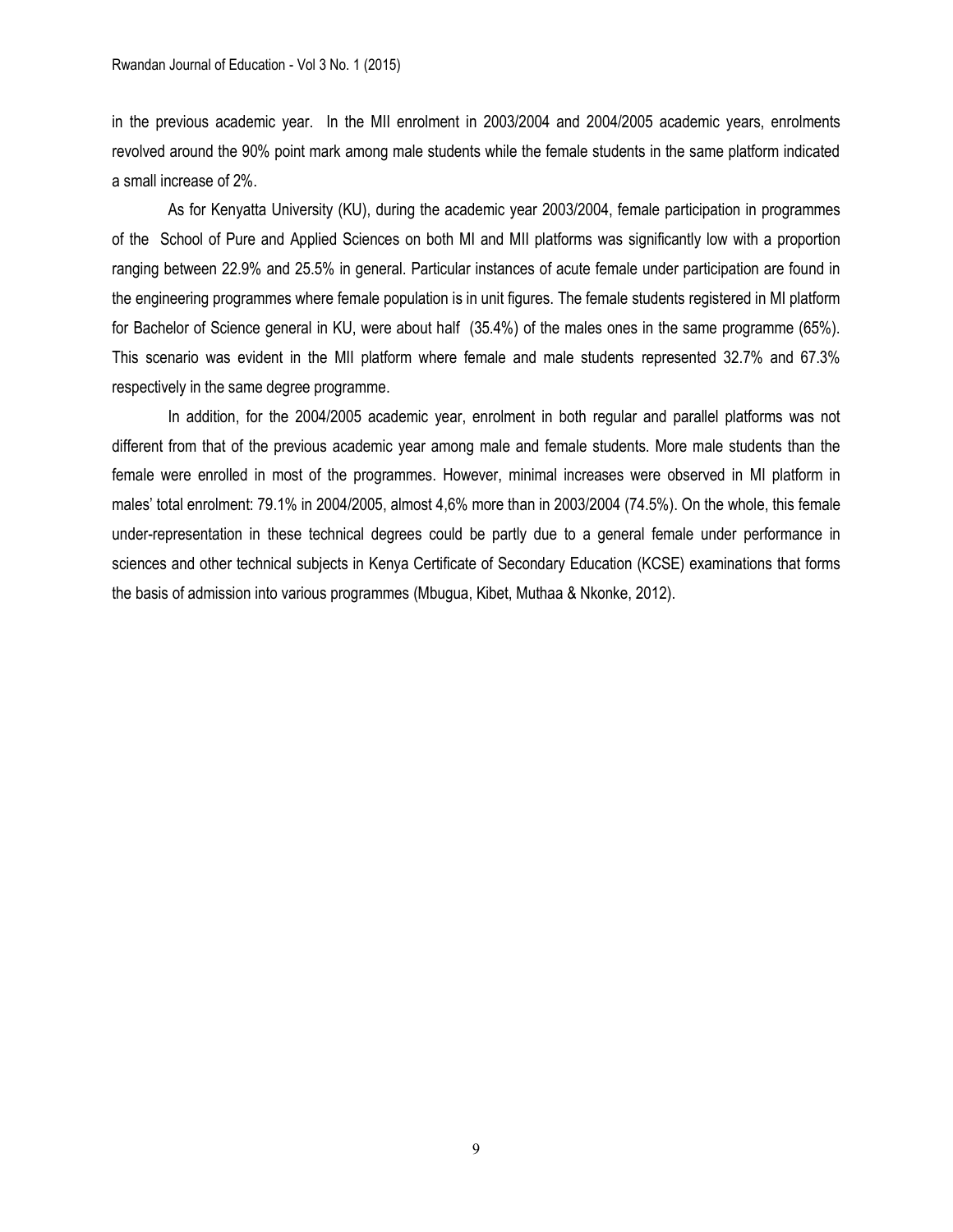*Enrolments' comparison across broaden areas of specialization and platforms between universities*

In guidance of the synthesized table 1 below, this section will provide a pictorial view of the situation of enrolment across investigated universities.

**Table 1: A comparative view of enrolment in MI and MII platforms between University of Nairobi, Moi University and Kenyatta University for the academic year 2004/2004 and 2004/2005**

| Area of                                        |           | <b>University of Nairobi (UoN)</b> |           |        |           | <b>Moi University (MU)</b> | <b>Kenyatta University (KU)</b> |       |           |        |           |        |              |
|------------------------------------------------|-----------|------------------------------------|-----------|--------|-----------|----------------------------|---------------------------------|-------|-----------|--------|-----------|--------|--------------|
| specialization<br>(Broaden                     | 2003/2004 |                                    | 2004/2005 |        | 2003/2004 |                            | 2004/2005                       |       | 2003/2004 |        | 2004/2005 |        |              |
| categories)                                    | T (MI)    | T(MII)                             | T (MI)    | (MII)  | T (MI)    | (MII)                      | $\Gamma$ (MI)                   | MII)  | T(MI)     | T(MII) | T(MI)     | T(MII) | <b>Total</b> |
| Engineering and<br>technical degrees           | 1,816     | 471                                | 1,823     | 622    | 878       | 67                         | 1,132                           | 105   | 377       | 218    | 460       | 317    | 8,286        |
| Humanities and<br>Social Science<br>programmes | 5,072     | 3,640                              | 13,357    | 3,992  | 2,222     | 578                        | 2,476                           | 365   | 468       | 298    | 454       | 442    | 33,364       |
| Agriculture and<br>related programmes          | 1,077     | 118                                | 1,177     | 185    | 184       | 8                          | 574                             | 6     | 198       | 96     | 240       | 141    | 4,004        |
| Education<br>Programmes                        | 1,518     | 3,995                              | 1,598     | 4,664  | 2,355     | 552                        | 3,146                           | 604   | 944       | 619    | 841       | 745    | 21,581       |
| <b>Health Science</b><br>Programmes            | 1,136     | 1,082                              | 1,123     | ,486   | 590       | 53                         | 674                             | 60    | 144       | 79     | 175       | 19     | 6,621        |
| Pure and Applied<br>Science Programmes         | 1,917     | 371                                | 1,945     | 756    | 884       | 43                         | 793                             | 45    | 377       | 218    | 460       | 317    | 8,126        |
| <b>Grand Total</b>                             | 12,536    | 9,677                              | 21,023    | 11,705 | 7,113     | 1,301                      | 8,795                           | 1,185 | 2,508     | 1,528  | 2,630     | 1,981  | 81,982       |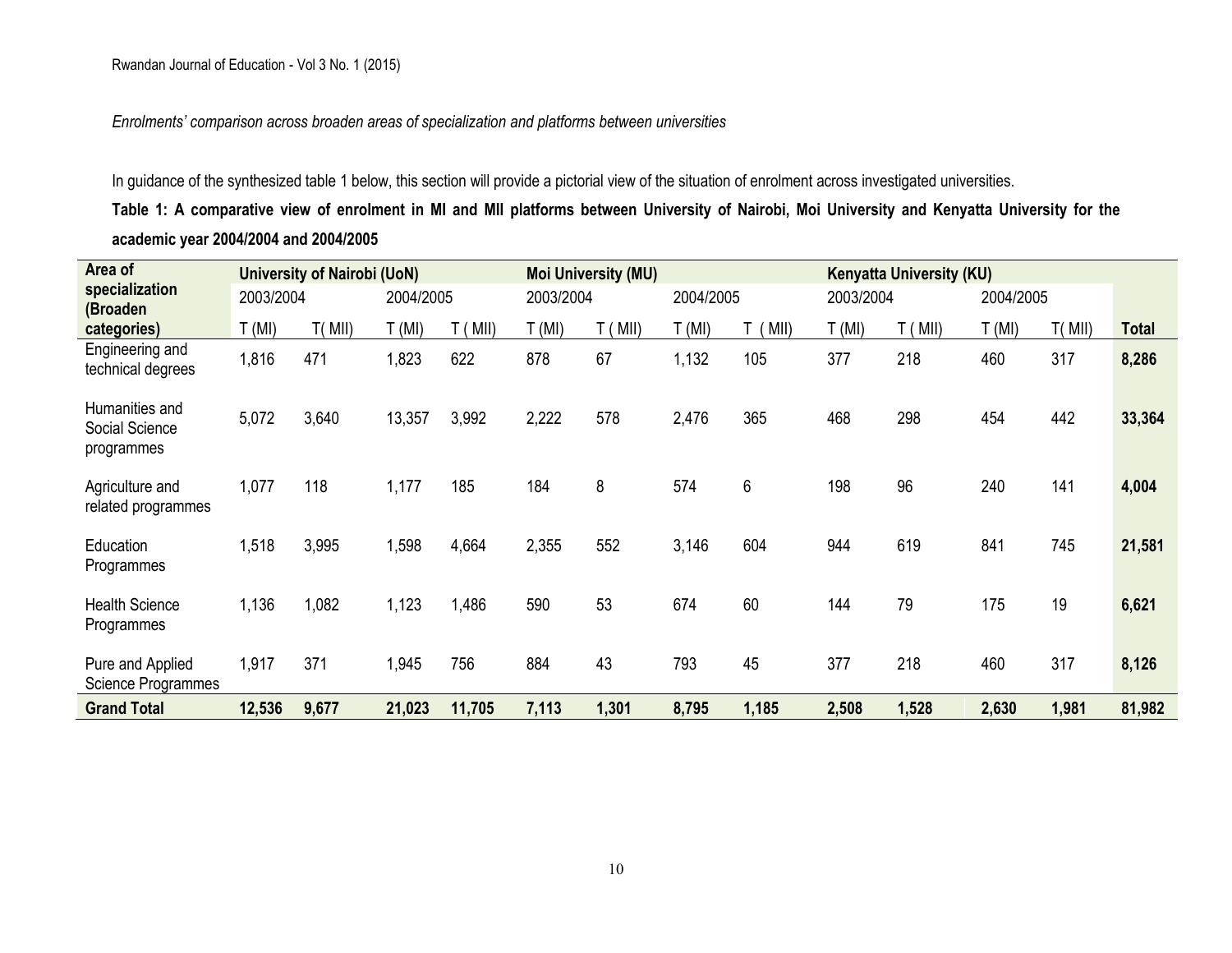Table 1 above indicates that generally Humanities and Social Science programmes are very popular at UoN and hence led to the highest magnitude of enrolment when the three universities- UoN, KU and MU- are brought together. The second ranked in popularity is Education Programmes while Agriculture and related programmes come last. These trends might be having a labour market link as defended in Kivinen and Nurmi's study (2014).

Another important consideration from table 1 is that parallel platform (MII) is gaining popularity. For instance, in the particular case of Kenyatta University during the academic year 2004/2005, enrollments in MI and MII were not quite distant with 2,630 students and 1,981 students respectively. This narrow gap may be explained by the fact that at Kenyatta University, education programmes acknowledged many school based and part time students who in majority are in-service Kenyan teachers eagerly motivated to learn so as to advance their qualifications and earnings. Therefore, as opposed to the first null hypotheses, the records above have shown the existence of difference in students' enrolments per area of specialization in undergraduate degree programmes by platform in public universities in Kenya. In fact, the data show that UoN has highest records in enrolments which may be linked with the fact it is oldest and the leading university countrywide that may be translated in the wide range of qualified faculties that attract students. Indeed, it is set down town in Nairobi City which attracts many students because of ease accessibility (Otieno, Bizimana, Ndayambaje, 2015).

# *Gender cumulative consideration on enrolments per platform*

The discussion in this part is focused on gender aspects as observed within individual programmes, platforms and universities and hence abridged under the table 2 and 3 below.

| <b>University names</b>     | <b>Male</b> | $\%$  | Female | %     | Total (MI) |
|-----------------------------|-------------|-------|--------|-------|------------|
| University of Nairobi (UoN) | 14.281      | 68.84 | 6,465  | 31.16 | 20,746     |
| Kenyatta University (KU)    | 4,313       | 59.90 | 2,887  | 40.10 | 7,200      |
| Moi University (MU)         | 7,075       | 73.36 | 2,569  | 26.64 | 9,644      |
| <b>Total</b>                | 25,669      | 68.29 | 11,921 | 31.71 | 37,590     |

**Table 2: Male and female proportions on MI platform across universities**

## **Table 3: Male and female proportions on MII platform across universities**

| <b>University names</b>     | M      | &     |       | $\frac{0}{0}$ | Total<br>(MII) |
|-----------------------------|--------|-------|-------|---------------|----------------|
| University of Nairobi (UoN) | 11,281 | 63.60 | 6,456 | 36.40         | 17,737         |
| Kenyatta University (KU)    | 6,939  | 78.36 | 1.916 | 21.64         | 8,855          |
| Moi University (MU)         | 752    | 50.10 | 749   | 49.90         | 1,501          |
| <b>Total</b>                | 18,972 | 67.53 | 9,121 | 32.47         | 28,093         |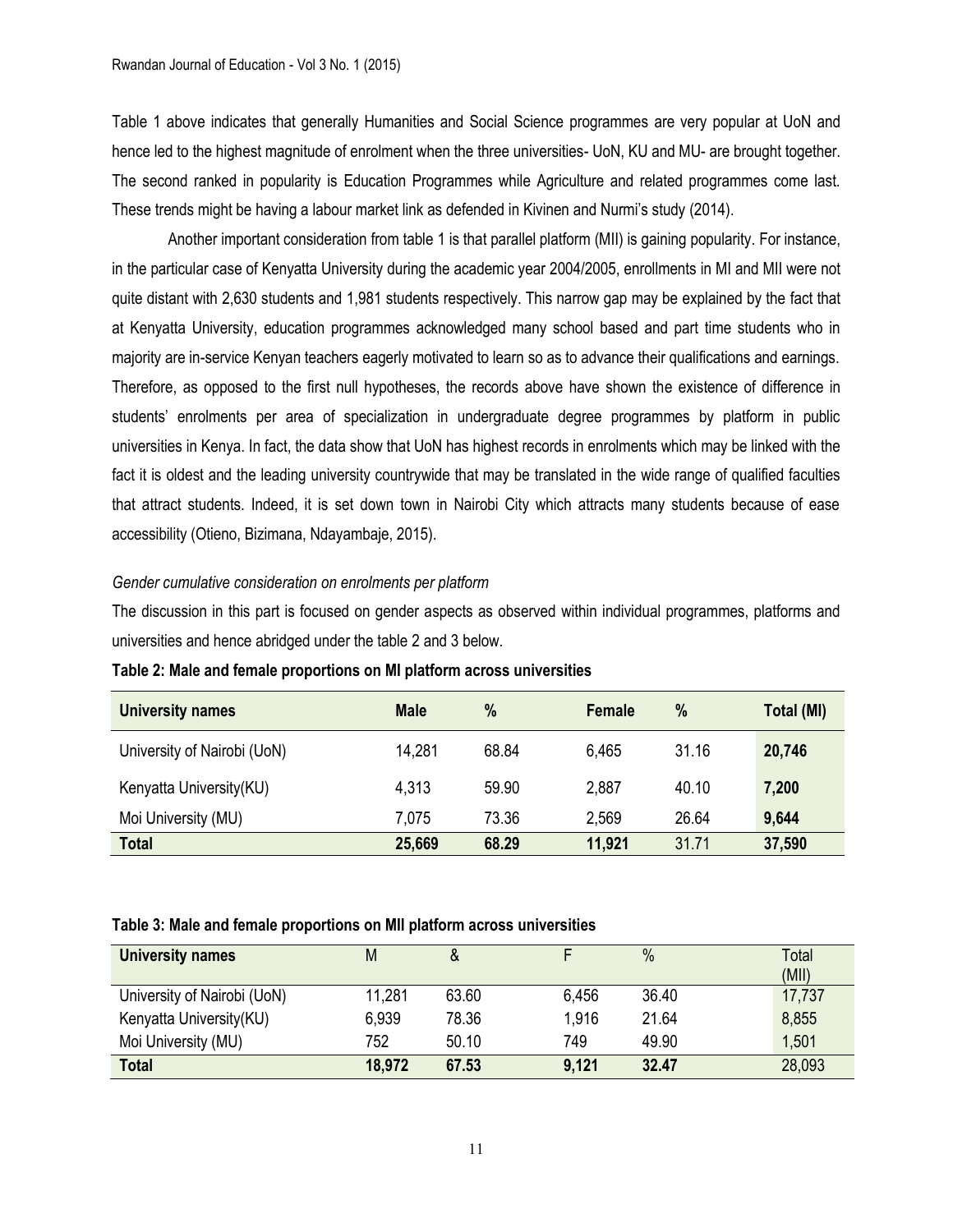The table 2 and 3 sum up gender gaps crosswise platforms and universities. Generally, it is observed that male enrolments are higher than their counterpart. Like in the detailed cases explored; at UoN Pure and Applied Science Programmes male students topped the list by an average of about 1429 (74%) from both MI and MII platforms in 2003/04 and 2004/05 academic years respectively. At MU, data for the School of Business and Economics have shown that proportions of female presence on the MI platform oscillated between 265 (34.5%) and 327 (33%) for the two academic years. Still at MU, Bachelor of Science was again the popular degree programme among male students in the MI platform that registered 644 (77.5%) in 2003/4 and 503 (72.5%) in 2004/05 academic years, far ahead of their female colleagues. The shocking records are found at College of Agriculture and Veterinary Medicine of the UoN where women enrolments remained less than 25%. Similarly, at KU, particular instances of acute female under participation are found in the engineering programmes where female population is in unit figures.

The explanation for women's underrepresentation in the cases exposed above may be associated to two facts. One, there is still a traditional and stereotypical tendency –as the one found out in Malaysia by Ahmad (2009)'s study- whereby some programmes are viewed by female students as largely masculine professions. Two, female students under perform in sciences and other technical subjects in secondary school leaving examinations that form the basis of admission into various university degree programmes.

Literally, exceptions were observed in Humanities and Social Science and Health Science Programmes. For example, at KU, enrolment in the regular platform of male and female students in 2004/2005 indicated a small gap between genders. During the 2004/2005 academic year, female enrolment in Law programmes (56.2%) has surpassed the one of male. Indeed, educational programmes recorded (67%) female students in 2003/2004 academic year. At Moi University female participation in MII in Humanities and Social Science degree programmes was significantly higher. The explanation here of female records crosswise being higher than those of male under Humanities, Social Science, Nursing and Public Health programmes is that these areas of specialization have been historically viewed as feminine in nature.

Nevertheless, the researchers have observed fluctuation in gender enrolments over the years, programmes and platforms. For example, in 2003/2004 academic year, female total proportions in the MI platform in the School of Arts and Social Sciences at MU was 510 (42.6%) but this dropped to 436 (29.4%) in 04/05. MII female population stood at 8 (32%) in 03/04 academic year and then rose significantly to 19 (50%) in 04/05 academic year.

The chi-square statistical analysis reported in tables 4 and 5 below provide a scientific proof against gender discrepancies at MI platform across the three universities investigated.

12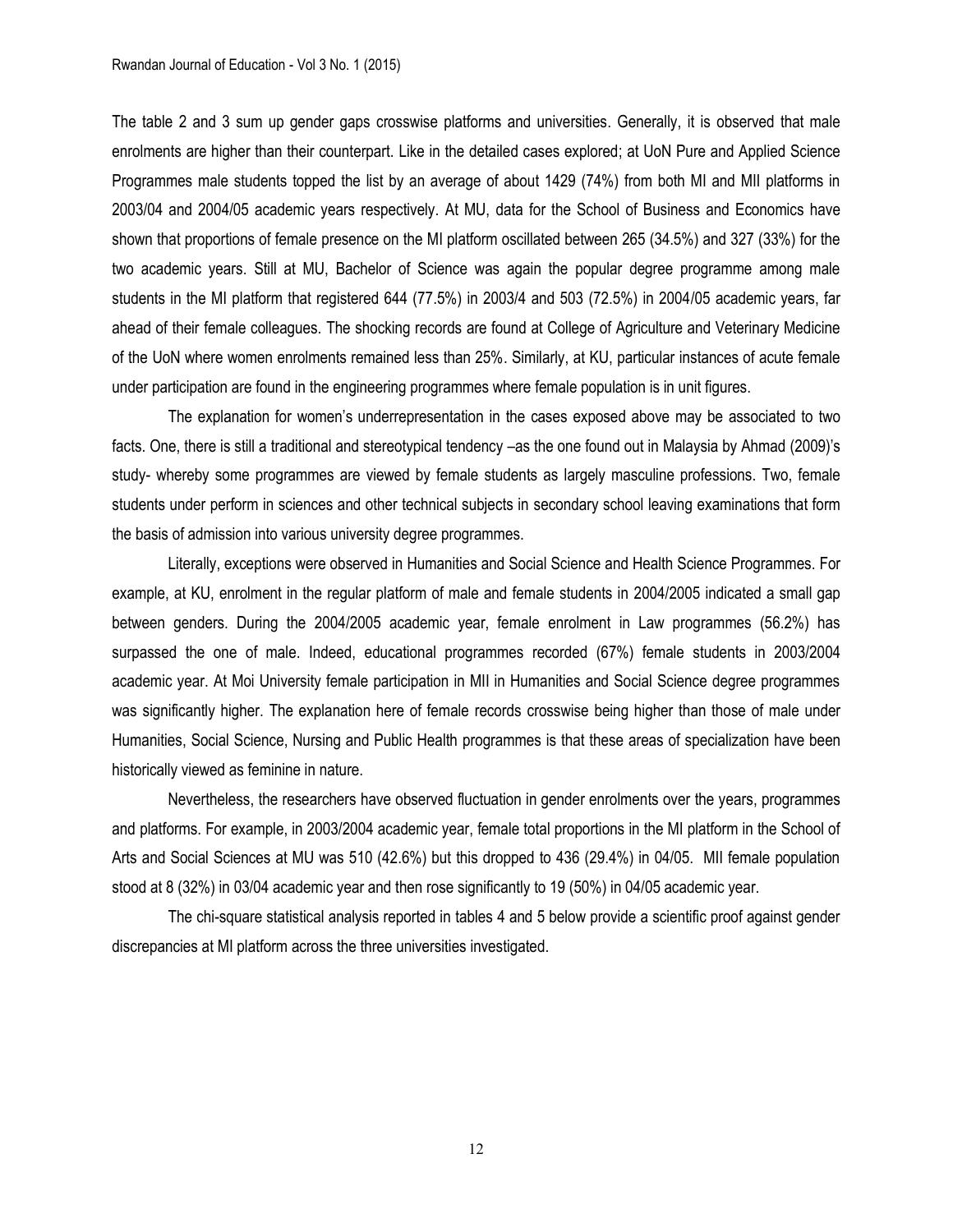| <b>Observed</b>     | <b>Expected</b> | $ 0 - E $ | $(O - E)^2$ | $(O - E)^{2}/E$ |
|---------------------|-----------------|-----------|-------------|-----------------|
| 14281               | 14166.76        | 114.24    | 13050.7776  | 0.92            |
| 6465                | 6579.22         | 114.22    | 13046.2084  | 1.98            |
| 4313                | 4916.65         | 603.65    | 364393.3225 | 74.11           |
| 2887                | 2283.35         | 603.65    | 364393.3225 | 159.59          |
| 7075                | 6585.58         | 489.52    | 239629.8304 | 36.39           |
| 2569                | 3058.42         | 489.52    | 239629.8304 | 78.38           |
| $X^2 = (0 - E)^2$ E |                 |           | 351.37      |                 |

### **Table 4: χ 2 test results MI**

Degree of Freedom Df. =  $(c-1)$   $(r-1)$  =  $(2-1)$   $(2-1)$  = 1  $= (2-1) (3-1) = 2$ 

**Table 5: Chi Square distribution Table and Probability level (alpha)**

| Df | u.u   | ∪. ∣  | 0.05  | 0.02  | 0.01  | 0.001  |
|----|-------|-------|-------|-------|-------|--------|
|    | 0.455 | 2.706 | 3.841 | 5.412 | 6.635 | 10.827 |
|    | .386  | 4.605 | 5.991 | 7.824 | 9.21  | 13.815 |

The explanation from table 4 and 5 presented above is that across the three universities male students occupy dominant positions in undergraduate programmes particularly on the MI platform. As a matter of fact, the computed Chi Square statistic for the distribution as per table 4 is  $\chi^2$  =351.37, the predetermined alpha level of significance 0.05, and our degrees of freedom df = 2 as illustrated in table 5.

In fact, as per table 4 of Chi Square distribution and the degree of freedom as it reads along the row, the value of  $\chi^2$  = 351.37 lies outside (way above) the critical value 3.841. The corresponding probability is p < 0.05 which is above the conventionally accepted significance level of 0.05 or 5%. In fact, the implication is that the implementation of the parallel platform hardly enhanced enrolment among female students across the three universities and this implies a situation where the introduction of the parallel platform seems to have boosted even more the number of male students enrolling at public universities. Hence the second null hypothesis saying that there is no statistically significant difference in male and female proportions in undergraduate degree programmes by platform in public universities in Kenya was rejected. The table 6 and 7 below, validate the existence of gender discrepancy in MII platform programmes.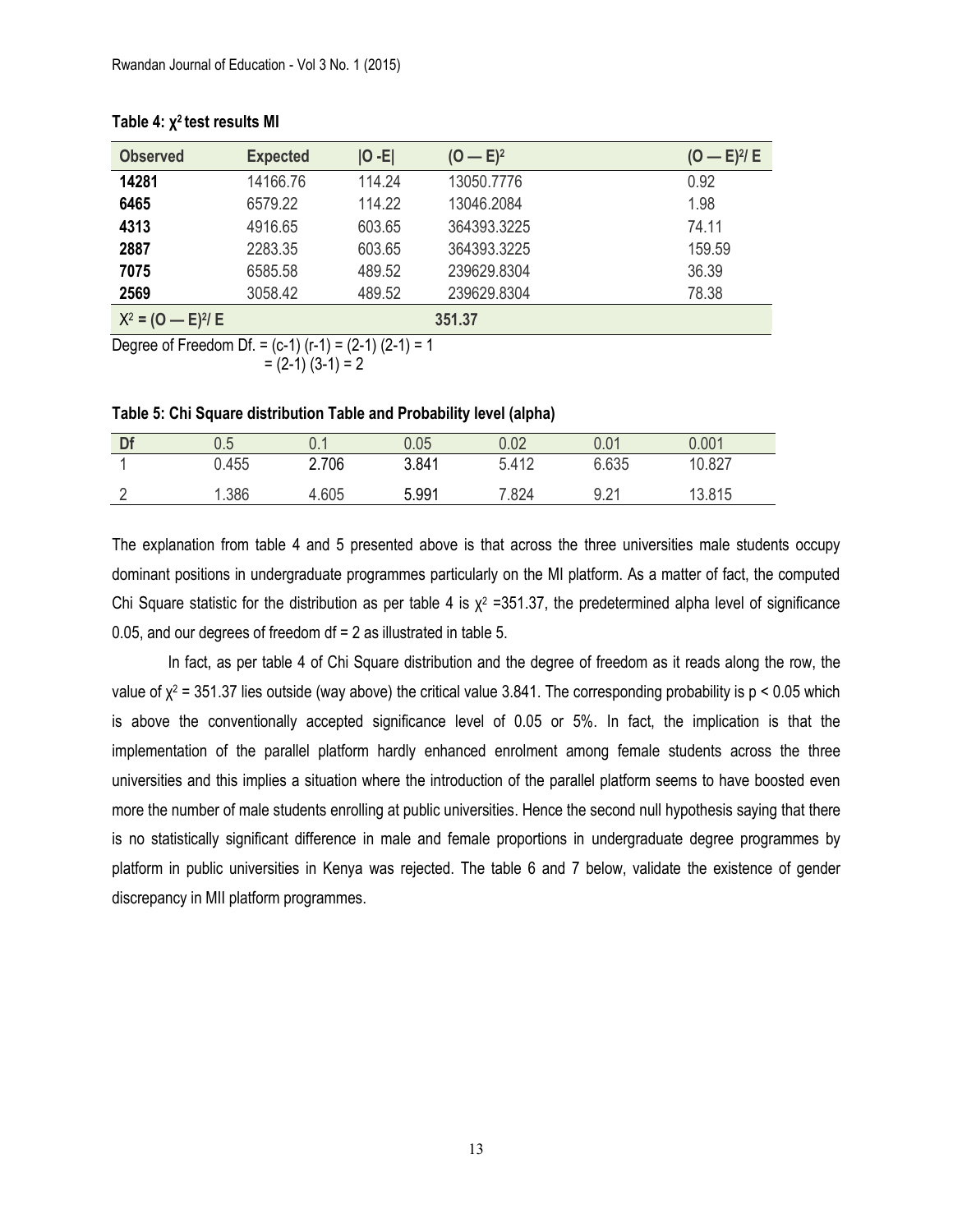| <u>. и</u><br><b>Observed</b> | <b>Expected</b> | $ O - E $ | $(O - E)^2$ | $(O - E)^{2}/E$ |
|-------------------------------|-----------------|-----------|-------------|-----------------|
| 11281                         | 11978.3         | 697.3     | 486227.29   | 40.59           |
| 6456                          | 5758.7          | 697.3     | 486227.29   | 84.43           |
| 6939                          | 5980.03         | 958.97    | 919623.4609 | 153.78          |
| 1916                          | 2874.96         | 958.96    | 916604.2816 | 318.82          |
| 752                           | 1013.67         | 261.67    | 68471.1889  | 67.55           |
| 749                           | 487.33          | 261.67    | 68471.1889  | 140.5           |
| $x^2 = (0 - E)^2/E$           |                 |           | 805.67      |                 |
| $Df = 2$                      |                 |           |             |                 |
|                               |                 |           |             |                 |

**Table 6: χ 2 test results for hypothesis no. 2 (MII)**

| Table 7: Chi Square distribution Table and Probability level (alpha) |
|----------------------------------------------------------------------|
|----------------------------------------------------------------------|

| Df | ħ<br>U.U |       | 0.05  | 0.02  | 0.01  | 0.001  |
|----|----------|-------|-------|-------|-------|--------|
|    | 0.455    | 2.706 | 3.841 | 5.412 | 6.635 | 10.827 |
| -  | 1.386    | 4.605 | 5.991 | 7.824 | 9.21  | 13.815 |

The table 6 and 7 illustrated that the computed Chi Square statistic for the distribution is ( $x^2 = 805.67$ ), the predetermined alpha level of significance (0.05), and the degrees of freedom (df =2). By entering the Chi Square distribution in table 7 with 2 degree of freedom and reading along the row, the value of  $\chi^2$  (805.67) lies outside (way above) the critical value 5.991. The corresponding probability is  $P < 0.05$ . Hence, this is above the conventionally accepted significance level of 0.05 or 5%, so the null hypothesis stipulating that there is no statistically significant difference in male and female proportions in undergraduate degree programmes by platform in public universities in Kenya is again rejected.

#### **Conclusion and recommendations**

The impetus behind this study was to determine whether gender and area of specialization are related with students' enrolments in undergraduate degree programmes by platform in Public Universities in Kenya. The overall findings have confirmed the existence of gender discrepancy between Module I/Regular (MI) and Module II/Parallel (MII) across the three investigated public universities in Kenya namely University of Nairobi (UoN), Moi University (MU) and Kenyatta University (KU).

In terms of enrolments per are of specialisation, this study has found out that Humanities and Social Science programmes are very popular while Agriculture and related programmes have known relatively very low enrolments. An interuniversity comparison has mentioned University of Nairobi as the leading in magnitude of enrolments across programmes.

As for gender consideration, male have relatively higher averages and recorded extreme dominance rates in Pure and Applied Science Programmes and Agriculture and related programmes. The possible reasons discussed were the perception of these programmes as much male oriented but also the relative female performance low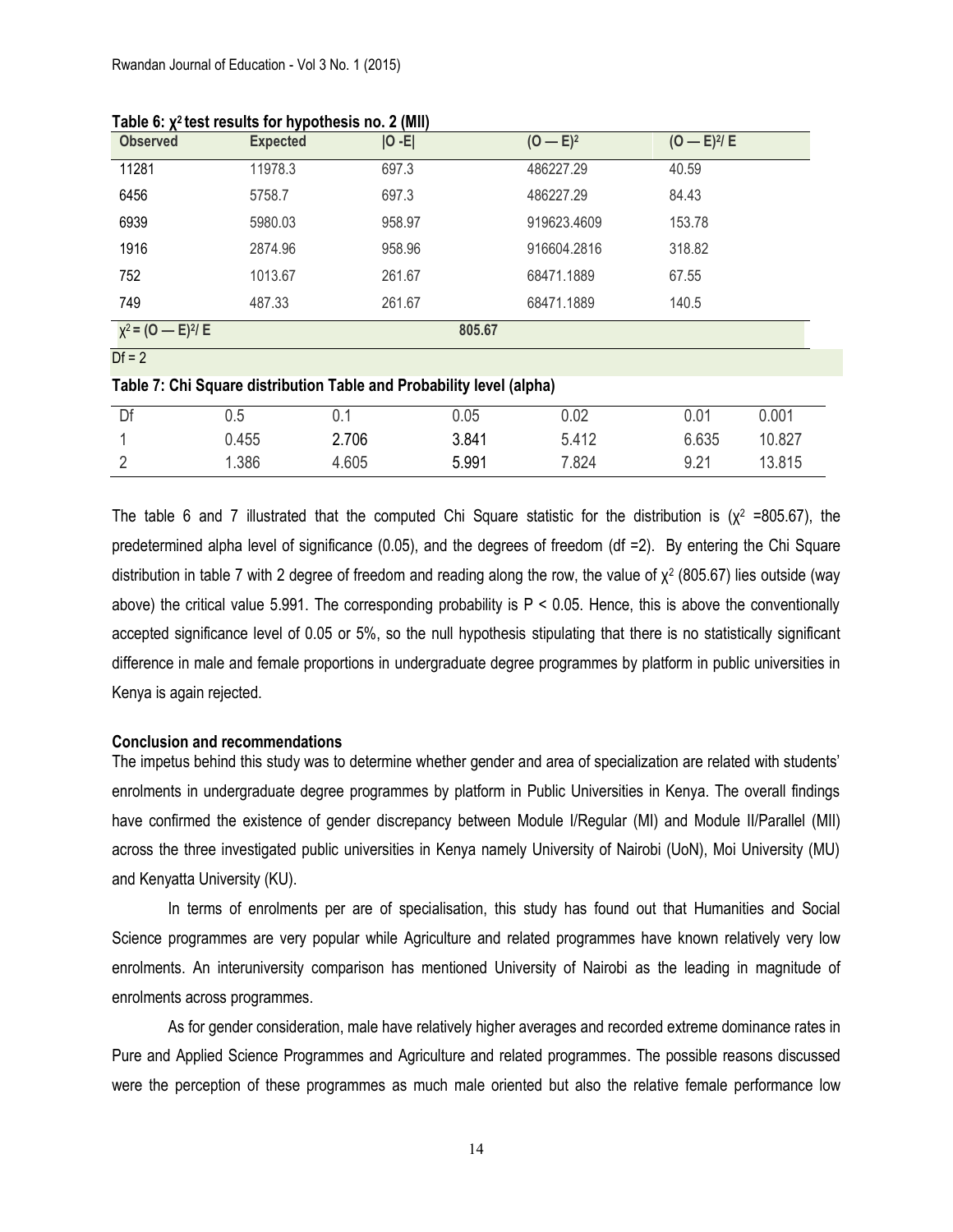performance in sciences and technical courses at secondary school leaving examinations which are determinant to university degree programmes' enrolments. However, the female participation was underlined to be dominant in Humanities and Social Science and Health Science Programmes historically viewed as feminine in nature.

Hence, the existence of discrepancies in students' enrolment per gender and area of specialization lead to the rejection of the stipulated null hypotheses. From there, the study recommends first a deep study that would analyze gender based differentials and motivations behind enrolments at both universities and candidates' sides. Secondly, the study foresees an urge need to make a labour market analysis in order to counteract the possible over supply of graduates in some area of specialization which would worsen the alarming unemployment rate which is on the rise in Kenya. Thirdly, if these public universities are to continue running cost-effectively there is a need to enforce the marketing of the uncommon area of specialization, reorient them to be more attractive or freeze them.

#### **References**

- Ahmad, A. (2009). Gender Differences and Trends in the Participation of Malaysians in Education: Implications on Employment Outcomes. *The Journal of International Management Studies*, 4 (2), pp. 65-74.
- Altbach, P.G., Reisberg, L. & Rumbley, L.E (2009). *Trends in Global Higher Education: Tracking an Academic Revolution*. A Report Prepared for the UNESCO 2009 World Conference on Higher Education, Paris: UNESCO & SIDA/SAREC.
- Baumgartner, H.J. & Steiner, V. (2005). *Student Aid, Repayment Obligations and Enrolment into Higher Education in Germany – Evidence from a 'Natural Experiment'*. Retrieved from http://userpage.fuberlin.de/~vsteiner/forschung/Baumgartner\_Steiner\_BAFOEG\_Schmoller.pdf, accessed April 23<sup>rd</sup>, 2015.
- Belyakov, A., Cremonini, L., Mfusi, M. & Rippner, J. (2009). *The Effects of Transitions on Access to Higher Education*. *Issue Brief*, Washington D.C.: Institute of Higher Education Policy.
- Bloom, D., Canning, D. & Chan, K. (2006). *Higher Education and Economic Development in Africa*, Human Development Sector, Africa Region.
- Devarajan, S., Monga, C. & Zongo, T. (2011). Making Higher Education Finance Work for Africa. *Journal of African Economies*, 20 (3), pp.133 –154.
- Gandhi, M.M. (2013). International Initiatives in Assessment of Quality and Accreditation in Higher Education *International Journal of Educational Planning & Administration*, 3 (2), pp. 121-138.
- Gay, L.R. (1992). *Educational Research: Competencies for Analysis and Application*. 4<sup>th</sup> Ed. New York: Macmillan Publishing Company.
- Heller, D.E. (2001). *The effects of tuition prices and financial aid on enrollment in higher education: California and the Nation*. Retrieved from http://www.eastwestcenter.org/fileadmin/resources/education/ed2020\_docs/Heller effects\_of\_tuition\_and\_financial\_aid\_-\_pdf.pdf, accessed April 20<sup>th</sup>, 2015.
- Igbinedion, V.I. (2011). Analysis of gender enrolment pattern into secretarial studies programmes in tertiary institutions in Edo state of Nigeria. *European Journal of Educational Studies*, 3(2), pp. 325-337.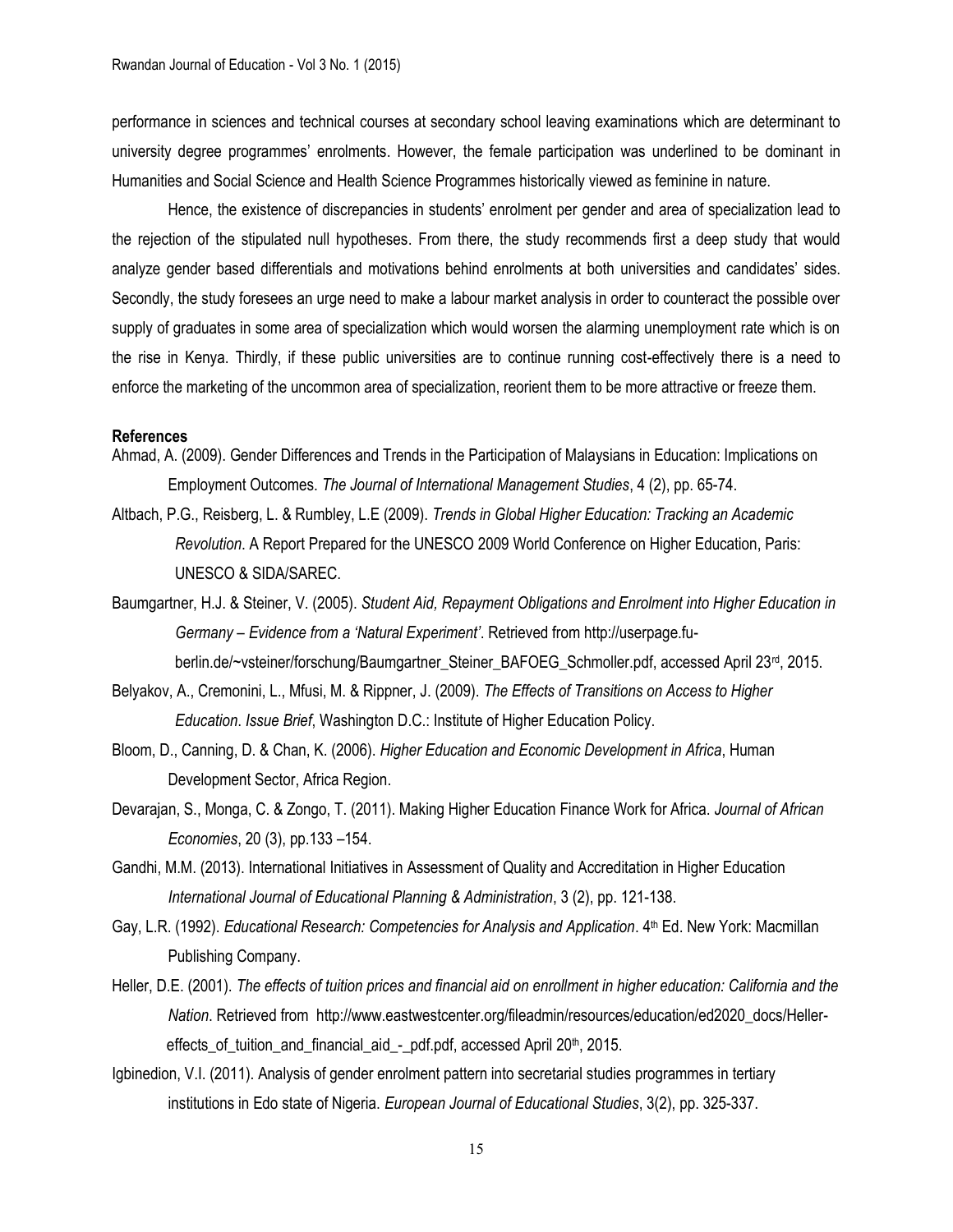- Ijumba, N. (2014, August 4). Female enrolment in universities: Looking beyond affirmative action. *The NewTimes*, available at http://www.newtimes.co.rw/section/article/2014-08-04/214/
- [Jambo](http://www.jambonewspot.com/author/admin/) (June 26, 2013). Seven Kenyan universities ranked among Africa's best 100. *JamboNewsPot.com*, from http://www.jambonewspot.com/seven-kenyan-universities-ranked-among-africas-best-100/ accessed on April 30th, 2015.
- Kivinen, O. & Nurmi, J. (2014). Labour Market Relevance of European University Education. From Enrolment to Professional Employment in 12 Countries. *European Journal of Education*, 49 (4), pp. 558–574.
- Kwesiga, J.C. (1993). *Access of Women to Higher Education In Uganda: An Analysis Of Inequalities, Barriers and Determinants*, Unpublished PhD thesis, London: University of London Institute Of Education.
- Leahey, E. (2007). Not by Productivity Alone: How Visibility and Specialization Contribute to Academic Earnings. *American Sociological Review*, 72, pp.533–561.
- Malamud, O. (2010). Breadth versus Depth: The Timing of Specialization in Higher Education. *Journal of Economic Literature*, 24 (4), pp. 359–390.
- Masanja, V.G. (2010). *Increasing Women's Participation in Science, Mathematics and Technology Education and Employment in Africa*, United Nations Division for the Advancement of Women (DAW, part of UN Women) United Nations Educational, Scientific and Cultural Organization (UNESCO).
- Mbugua, Z.K., Kibet, K., Muthaa, G.M.& Nkonke, G.R. (2012). Factors Contributing To Students' Poor Performance in Mathematics at Kenya Certificate of Secondary Education in Kenya: A Case of Baringo County, Kenya. American International Journal of Contemporary Research, 2 (6).
- Mwiria, K., Ng'ethe, N., Ngome, C., Ouma-Odero, D., Wawire, V. & Wesonga, D. (2007). *Public & Private Universities in Kenya: New Challenges, Issues & Achievements*. OXFORD: James Currey & NAIROBi: East African Educational Publishers.
- Nyaigotti-Chacha, C. (2004). *Reforming Higher Education in Kenya: Challenges, Lessons and opportunities*, Naivasha.
- Orodho, J.A. (2009). *Elements of Education and Social Science Research Methods*, 2nd Ed.. Maseno: Kenezja Publisher.
- Otieno, M. A., Bizimana, B. & Ndayambaje, I. (2015). Considering Gender and Socio-economic Factors as determinants of Students' Enrolment in Regular and Parallel Undergraduate Study Platforms: A case of Public Universities in Kenya. *International Journal of Education and Research*, 3, (3), pp.741-752.
- Raditloaneng, W.N. (2013). Impact of "Implementing the Third Mission of Universities in Africa (ITMUA) collaborative research project, 2010-2011". *International Journal of Peace and Development Studies*, 4(5), pp. 90-99. Republic of Kenya (2007). *Kenya Vision 2030*, Retrieved from

http://theredddesk.org/sites/default/files/vision\_2030\_brochure\_\_july\_2007.pdf, April 30<sup>th</sup>, 2015

Republic of Rwanda (2000). Rwanda Vision 2020, Kigali: Ministry of Finance and Economic Planning.